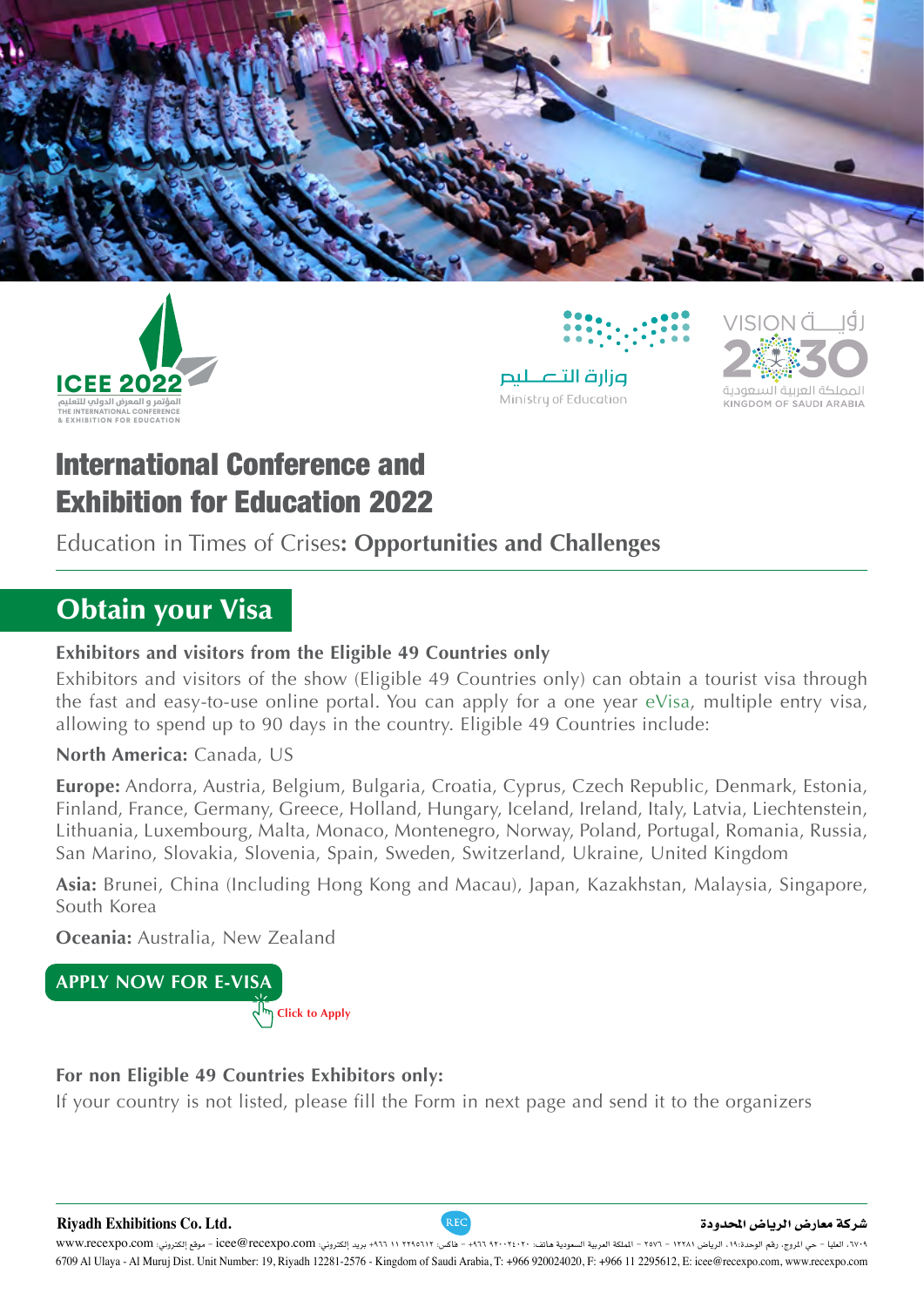# **International Conference and Exhibition for Education 2022**

# 8 - 11 MAY 2022

# **المؤتمر والمعرض الدولي للتعليم 2022**

7 - 10 شوال 1443هـ

# **BUSINESS VISA APPLICATION**

| To: Riyadh Exhibitions Co., Ltd.<br>Please note that I wish to collect this visa from the Saudi<br>Embassy or Consulate in: |        | السادة/ شركة معارض الرياض المحدودة<br>المحترمين<br>آرغب باستلام تأشيرتي من السفارة أو القنصلية السعودية |                    |
|-----------------------------------------------------------------------------------------------------------------------------|--------|---------------------------------------------------------------------------------------------------------|--------------------|
|                                                                                                                             |        |                                                                                                         |                    |
|                                                                                                                             |        |                                                                                                         | الدولة:            |
| Visa Applicant's Full Name as written in the Passport:                                                                      |        | اسم طالب التأشيرة كاملاً كما هو مكتوب في جواز السفر<br>(باللغة العربية لحاملي جواز سفر عربي):           |                    |
| <b>Full Name</b>                                                                                                            |        |                                                                                                         |                    |
| الإسم كاملآ                                                                                                                 |        |                                                                                                         |                    |
| Male<br>Sex:                                                                                                                | Female | أنثى                                                                                                    | ذكر<br>الجنس:      |
| Date of Birth:                                                                                                              |        |                                                                                                         | تاريخ الميلاد:     |
| Place of Birth:                                                                                                             |        |                                                                                                         | مكان الميلاد:      |
| Nationality:                                                                                                                |        |                                                                                                         | الجنسية:           |
| Religion:                                                                                                                   |        |                                                                                                         | الديانة:           |
| Job/Profession:                                                                                                             |        |                                                                                                         | المهنة:            |
| Passport Number:                                                                                                            |        |                                                                                                         | رقم جواز السفر:    |
| Place of Issue:                                                                                                             |        |                                                                                                         | مكان الإصدار:      |
| Passport Issue Date:                                                                                                        |        |                                                                                                         | تاريخ الإصدار:     |
| Passport Expiry Date:                                                                                                       |        |                                                                                                         | تاريخ الانتهاء:    |
| Passport Type:                                                                                                              |        |                                                                                                         | نوع الجواز:        |
| Company Products:                                                                                                           |        |                                                                                                         | منتجات الشركة      |
|                                                                                                                             |        |                                                                                                         |                    |
| Telephone #:                                                                                                                |        |                                                                                                         | رقم الهـاتف:       |
| Fax #:                                                                                                                      |        |                                                                                                         | رقم الفاكس:        |
| Mobile #                                                                                                                    |        |                                                                                                         | رقم الهاتف النقال: |
| Web site:                                                                                                                   |        |                                                                                                         | الموقع الإلكتروني: |

البريد اإللكتروني: :mail-E

#### **IMPORTANT NOTES:**

- 1. Before completing this application, read carefully the VISA INSTRUCTIONS on 2<sup>ND</sup> page.
- 2. Fill this Form only. Save as for more than one applicant.
- 3. Handwritten Forms will NOT be accepted
- 4. Attach a clear passport copy when sending.
- 5. This Application must be returned to the organizers no later than: 28 MARCH 2022

#### هـام جــداً:

- . قبل تعبئة هذه االستمارة، يرجى قراءة تعليمات طلب تأشيرة دخول في الصفحة الثانية.
	- . يرجى تعبئة هذه االستمارة فقط.
	- . لن يتم قبول االستمارات المعبأة يدويا.ً
- . إرفاق صورة واضحة عن جواز السفر مع هذه االستمارة.
	- . يجب إعادة هذه االستمارة قبل 28 مارس 2022م.